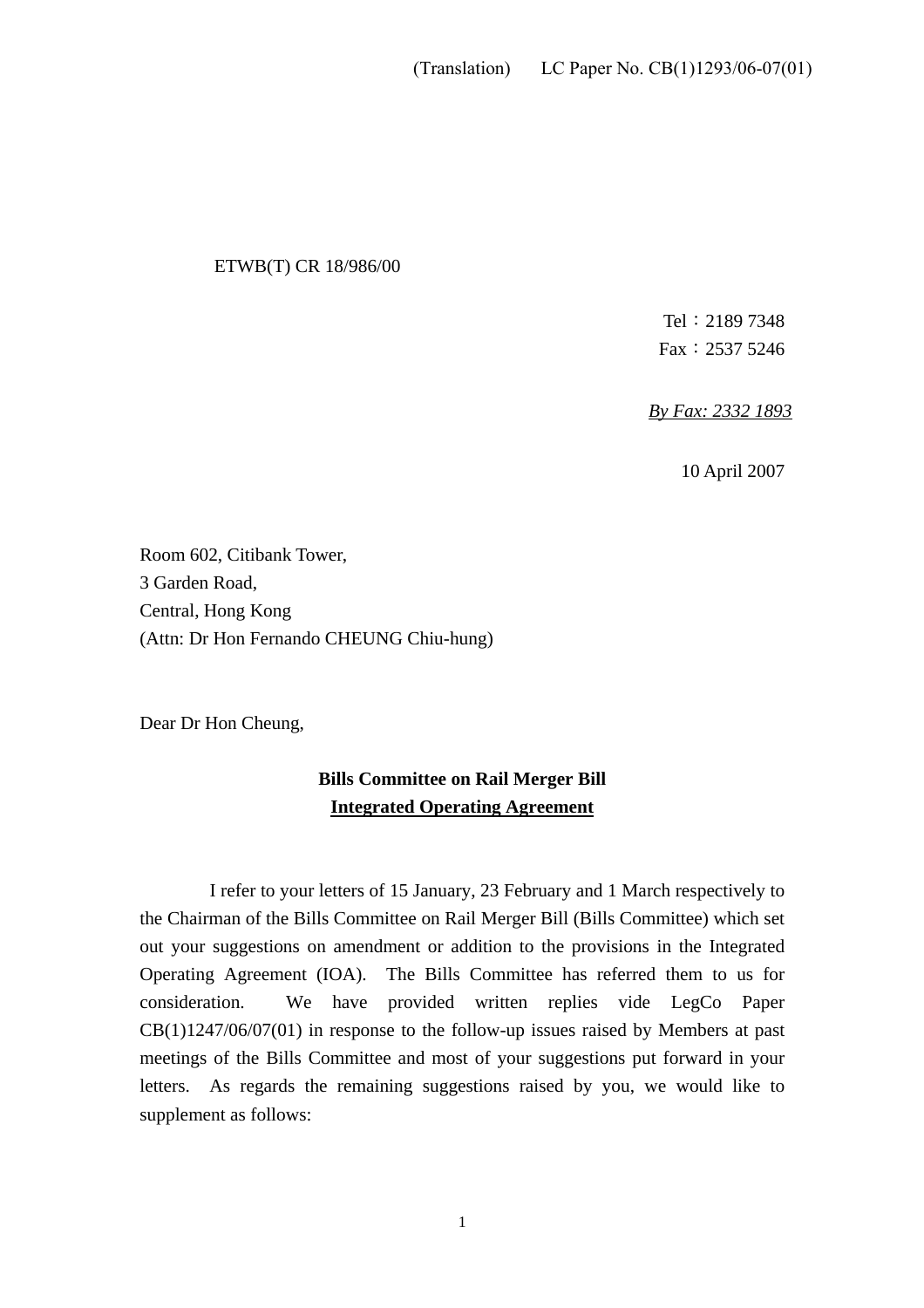## **(a) Addition of a new clause in the IOA - Provision of half-fare concession to full-time students aged 25 or below, senior citizens aged 65 or above and people with disabilities (PwDs)**

 Through our discussion with MTR Corporation Limited (MTRCL) on the rail merger, MTRCL agreed to continue retaining existing half-fare concession for student passengers using MTR service and half-fare concession for senior citizens using MTR and KCR services after the rail merger. MTRCL advised that fare concessions are their own initiatives and thus it is not appropriate to stipulate this as a requirement in the IOA. MTRCL reiterated that they do not agree to add the proposed new provision in the IOA.

The Legislative Council has set up the "Subcommittee to Study the Transport Needs of and Provision of Concessionary Public Transport Fares for Persons with Disabilities" to discuss in detail the request for the provision of fare concession for PwDs by public transport operators. At their last meeting on 27 February 2007 which was attended by representatives from the two railway corporations amongst others, the Subcommittee discussed the Report of the Survey on the Public Transport Needs of Persons with Disabilities which was completed recently. MTRCL remarked that they would need some time to examine the report and would continue discussion on this subject together with the other major public transport operators at the next meeting on 12 April 2007.

MTRCL stressed that they have put into considerable resources in improving station facilities. MTRCL formulated a policy for PwDs in 1992 that focused on the provision of a better travelling environment for PwDs. Over \$400 million has been spent on retrofitting new station facilities and a further \$100 million will be committed for the next five years. MTRCL has also agreed to provide at least one wide ticket gate at each KCRC station after the rail merger to facilitate rail users who are PwDs.

# **(b) Addition of a new clause in the IOA – The Corporation should set a target for employing PwDs and publish in its annual report the number of its PwDs employed.**

In response to the motion on "Assisting people with disabilities in integrating into society" moved by the Hon Leung Yiu-chong at the Legislative Council meeting on 15 November 2006, the Secretary for Health, Welfare and Food has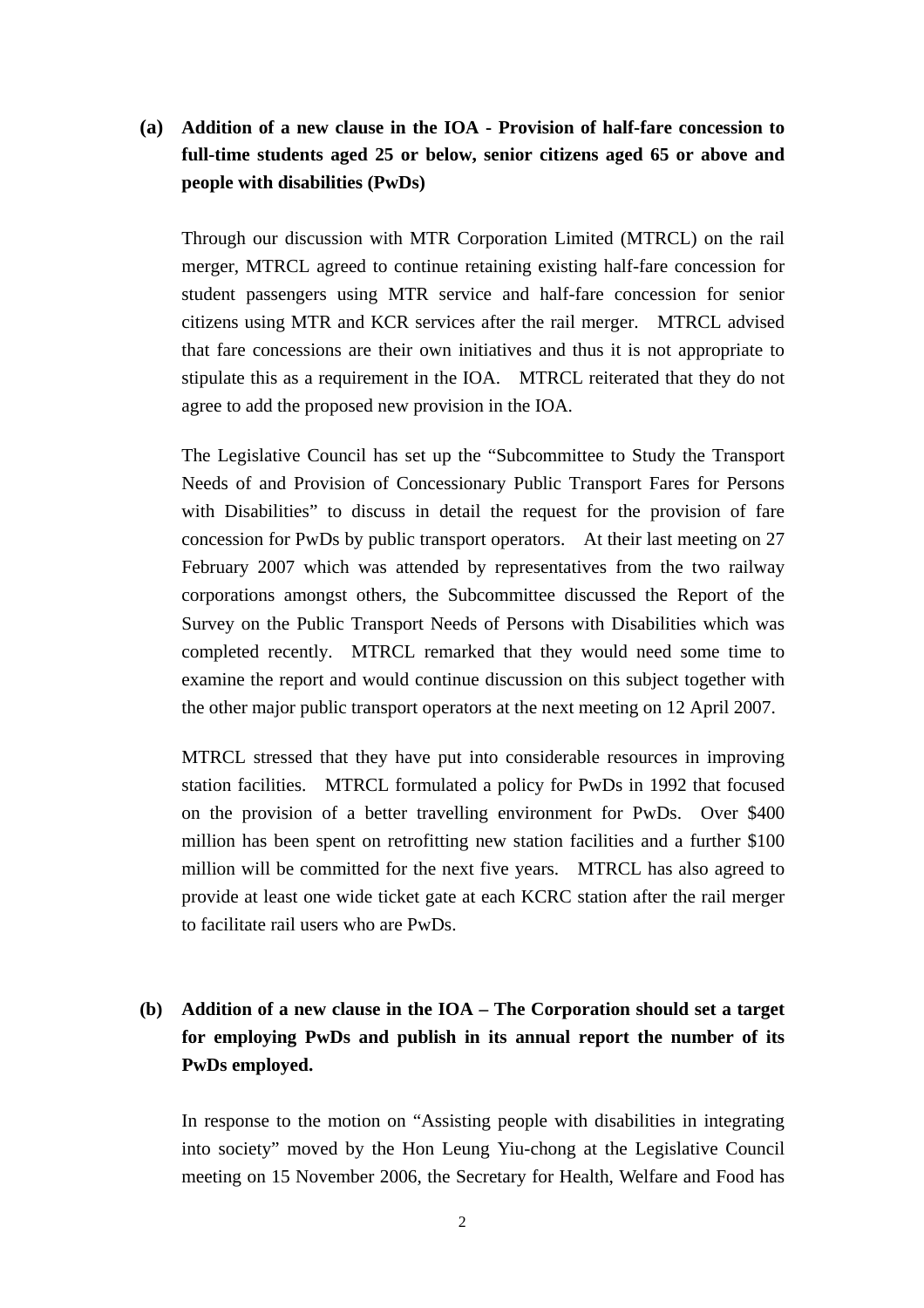explained in detail Government's view regarding the issue of setting a disability employment indicator (such as employment rate and quota system). In summary, Government's policy objective in this regard is to ensure equal opportunities for PwDs in seeking productive and remunerative work in the open job market. Setting a target for employing PwDs is considered not a suitable or effective way for promoting PwDs employment. Overseas experience so far in the implementation of an employment quota system could not help prove the effectiveness of such system in facilitating PwDs employment. In helping PwDs to find suitable jobs, the Administration would emphasize their abilities rather than their disabilities, and would provide appropriate vocational training and employment services to them.

The two railway corporations advised that they have fulfilled their corporate social responsibilities in providing equal employment opportunities to PwDs. According to MTRCL, 225 or 3.5% of its employees are PwDs as in 2005, which is higher than other companies. MTRCL advised that MergeCo would consider ways to provide more job opportunities for PwDs.

# **(c) Addition of a new clause in the IOA – The Corporation should allocate suitable shops for concessionary rental by social enterprises to facilitate employment of the PwDs and the disadvantaged groups.**

Government's policy objective concerning employment opportunities for PwDs is to ensure equal opportunities for them to seek jobs. Measures to facilitate employment of PwDs are introduced on a continuous basis to help them enhance their working abilities so that they can find suitable jobs in the open market and support themselves. MTRCL indicated that commodities sold or services provided at station shops would need to meet passenger needs. There are various factors to be taken into account when determining the rents.

We note that the railway corporation would consider renting shop space to social enterprises on concessionary rental on a case-by-case basis. In the past, MTRCL has let out shops at its Tung Chung Station and Nam Cheong Station to social enterprises at concessionary rents.

According to spirit of free enterprise, Government does not require commercial enterprises to allocate station shops at concessionary rental to any particular organizations, and it is inappropriate to stipulate such requirement in the IOA.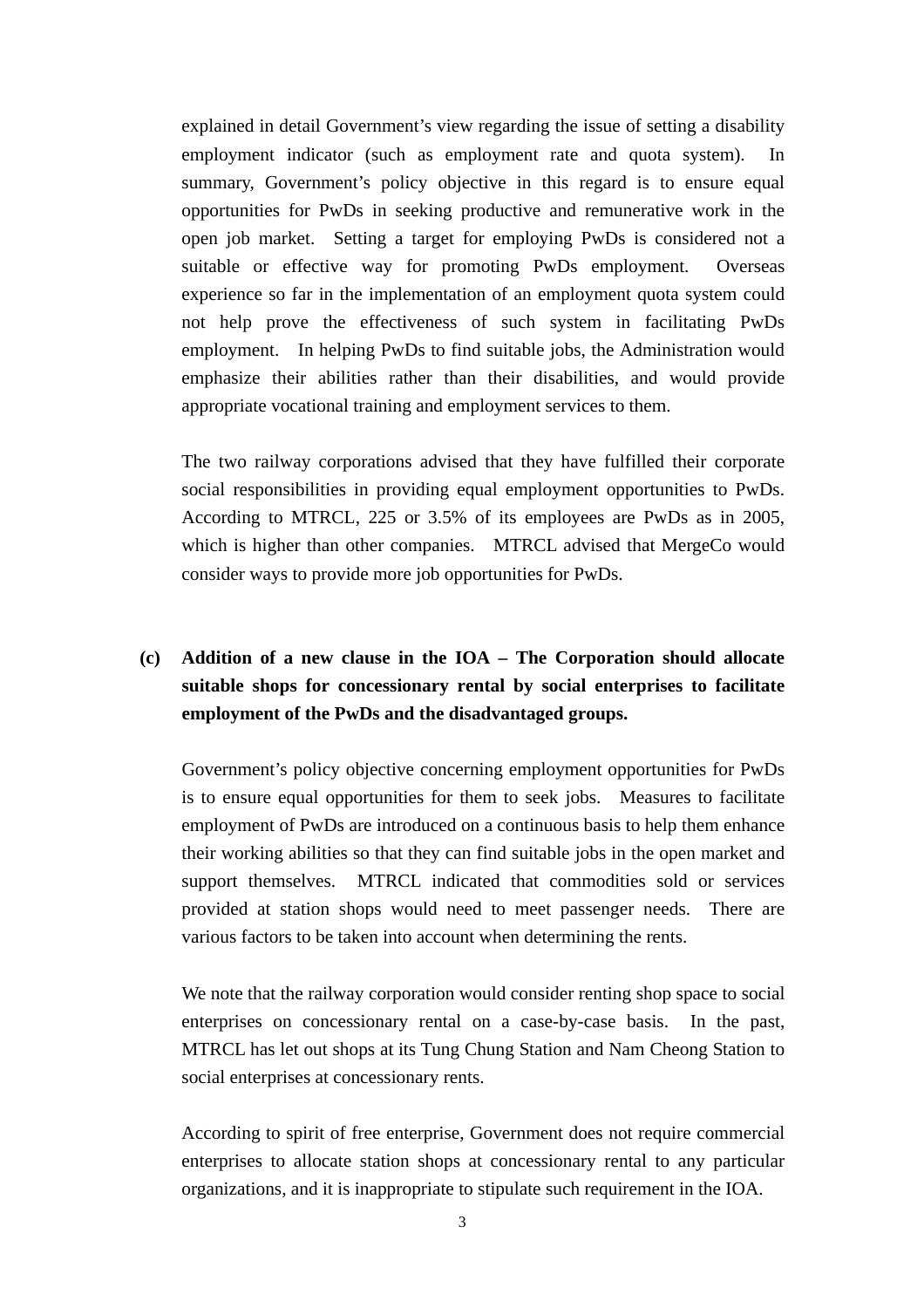**(d) Addition of a new clause in the IOA – The Corporation should set up a Corporate Social Responsibility Committee comprised of individuals (including representatives of the disadvantaged groups, the PwDs community and the public) to facilitate and assist the Corporation in fulfilling its corporate social responsibility more effectively.** 

MTRCL advised that it has all along endeavoured to fulfill its role of a socially responsible enterprise. Apart from the interests of the shareholders, the Corporation takes into account the needs of its passengers, staff, business partners and the community, and the Corporation takes it as its social responsibility to continue to provide world class rail service to the community of Hong Kong.

MTRCL has been a signatory of the Hong Kong Corporate Social Responsibility Charter since 2005. The Charter commits the Corporation to promote the principles of responsibility by positively managing their social, environmental and economic impacts. The Corporation has also formulated and published a Corporate Social Responsibility (CSR) Guideline in furtherance of the Charter so that through socially responsible behaviour, the Corporation can become a competitive and profitable enterprise able to make a long-term contribution to sustainable development by generating economic growth and providing job and career opportunities whilst supporting the social and environmental needs from the local and international perspectives.

A Sustainability and Corporate Social Responsibility Steering Committee was established by MTRCL in 2005 to ensure cohesive and top-down integrated supervision of the CSR Guideline. The Committee is comprised of ten members including directors and representatives of the management grade.

Since 2001, MTRCL has published its annual Sustainability Report setting out their performance in sustainable development and corporate social responsibility (including achievements of its Customer Service Pledges, staff turnover rate, passenger safety, breaches of statutory environmental requirements, greenhouse gas emissions, etc.). The Corporation advised that the above arrangement would continue after the rail merger and they do not agree to add proposed provision in the IOA.